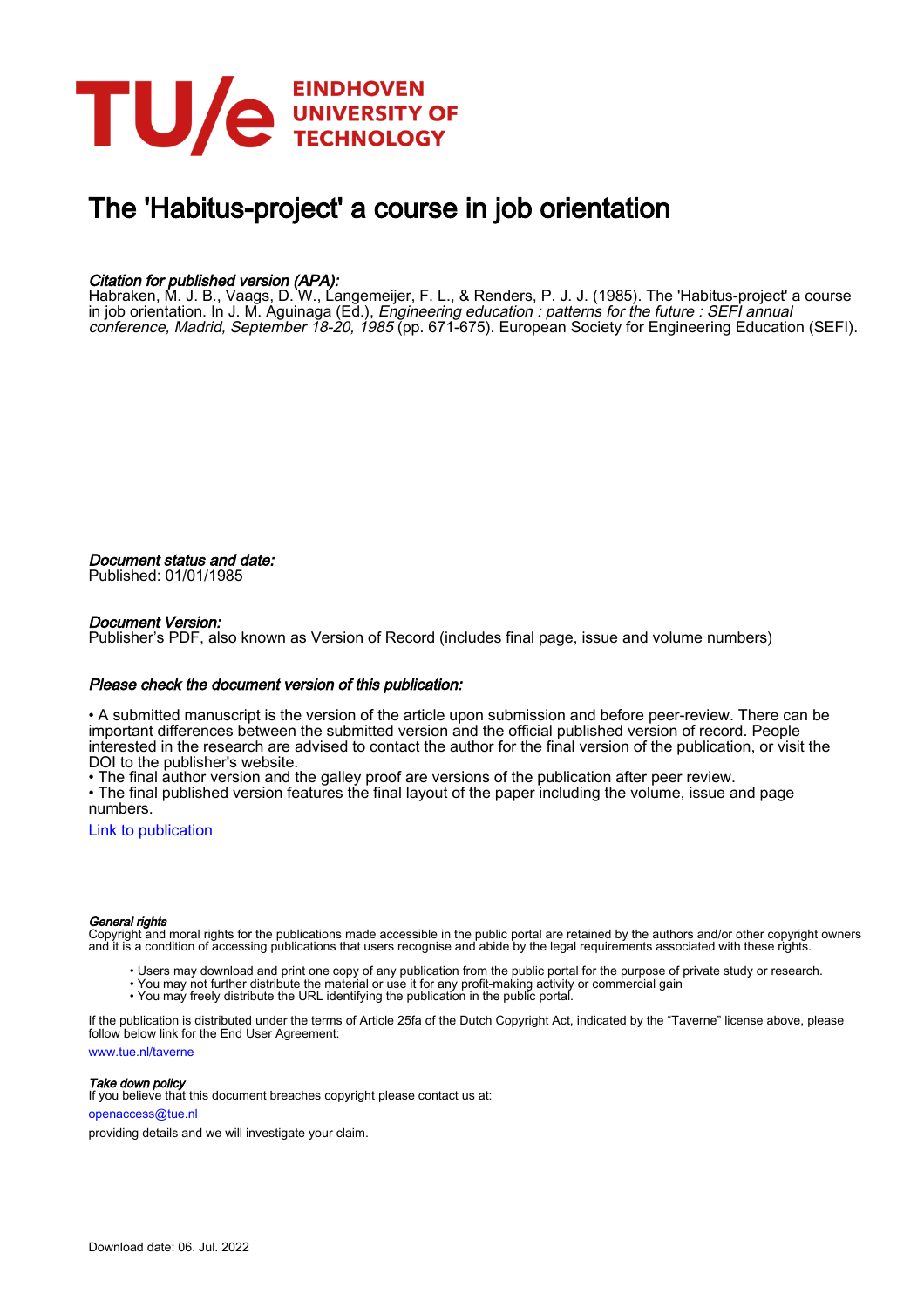# THE «HABITUS-PROJECT», A COURSE IN JOB-ORIENTATION

M. J. B. Habraken, F. L. Langemeijer, P. J. G. Renders, D. W. Vaags Eindhoven University of Technology. The Netherlands.

#### **SUMMARY**

Job orientation for mechanical engineers is the objective of the "Habitusproject" which is a new course in the first year curriculum. Orientation helps students to select suitable courses of study for their future careers. The students work in groups in order to gather information about job opportunities in industry.

Evaluating the course showed that the main objectives are being achieved and the students became aware of the various job options available and they learnt more about working in groups. At the end of the course, most students were able to define their preference for a future job.

Evaluation of the input, procedure and output of the project leads to valuable insights for the staff.

The project's procedure, inputs and outputs were evaluated in order to give the staff a better understanding of the way that it should be organised.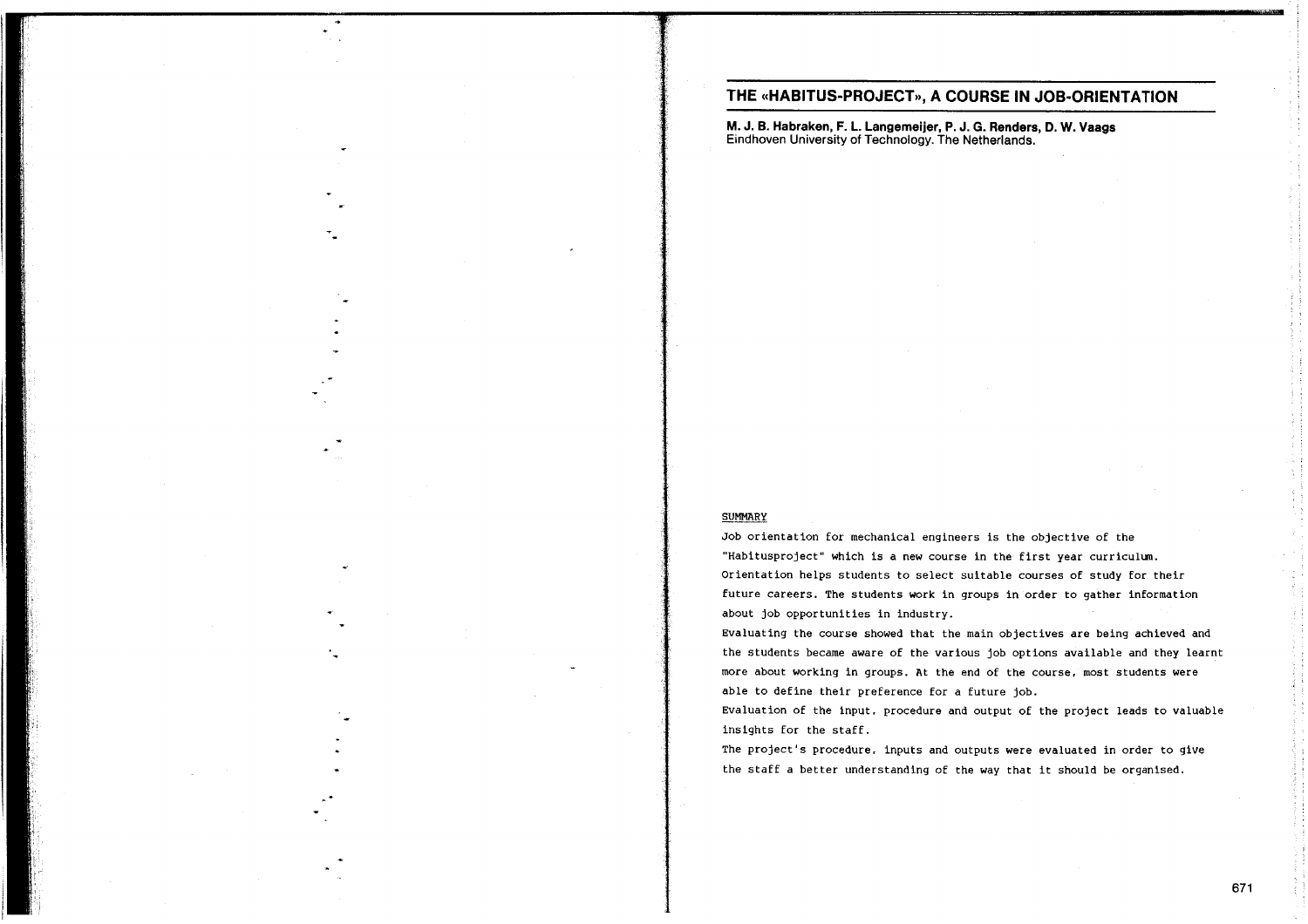### **INTRODUCTION**

In 1982, a new system of higher education started in the Netherlands. The curricula of the old system comprised five years, but under the new situation, curricula have to be condensed into four years. The basic curriculum for the first year should be seen as a preparation for the next three years of the study course, but one of the things that was missing from the old curriculum was a systematic approach to the preparation for future careers in mechanical engineering. The Faculty Board of Mechanical Engineering decided to introduce a specific course into the first year in order to prepare students for their future careers. It is called "The Habitus Project". It aims to create an attitude towards reality by encouraging students to observe the behaviour of mechanical engineers in practice. In this way the students will gain insight into opportunities of a career in mechanical engineering. The new course was developed in cooperation with staff of the Faculty of Philosophy and Social Sciences and the study group consisted of the authors and three students.

#### THE OBJECTIVES OF THE COURSE

In the first place, the study group defined objectives, especially the main objective: "to give students insight into the diversity of mechanical engineering work". More specific objectives were, that students at the end of the course should be able to:

- describe the different professional options of mechanical engineering work,
- explain the relationship between these options,
- decide their own particular interests.

The following indirect objectives that relate to the general professional practice were defined too:

- to work with incomplete information
- to generate solutions to problems creatively, using the information collected.

- to decide the most important skills in group cooperation. Then, the course was designed to meet these objectives.

#### THE STRUCTURE OF THE COURSE

Because an active search for information by the students is an important part of the course, groups of about 15 students are informed about the different job options available to mechanical engineers in specific branches of

industry. Also, the relationships between these different job options have to be studied. Within these groups, subgroups will focus their attention on one or more of the job options on mechanical engineering. The information that is collected by the subgroups will be discussed in the larger group. After its analysis and organisation the information collected is arranged for poster presentation.

The branches of industry are defined by the teaching staff, so that companies can be invited to participate in the course by allowing their mechanical engineers to be interviewed by the students about the nature of their work and by allowing the students making visits to these companies. Giving an insight to the students of the diversity of jobs available to mechanical engineers helps them plan their own future careers. This is done by looking at the object of their jobs; for instance, transport systems or the design of engines. Each group is assigned to a different branch of industry in order to help them to find out its activities regarding mechanical engineering. A second way of looking at the profession is to focus on the following aspects of the work: (1) fundamental (knowledge needed to understand operations and obtain information), (2) design and development, (3) production, (4) marketing (commercial), (5) services/maintenance, (6) project engineering and (7) training (in educational institutions and industry). General descriptions of these aspects are given to the groups in order to guide them when searching the relevant engineers in industry. Not only do the groups have to prepare specific job descriptions for these engineers, but they have to indicate interrelationships too; i.e.: how does a production engineer cooperate with a commercial colleague. The groups have to complete the course in about eight meetings of 3% hours in the third trimester of the academic year, because the student will need to have some technical background knowledge. The groups are supervised by student-assistants who are older and have received appropriate training from the teaching staff regarding groupwork. These student-assistants are supported by the teaching staff during the course.

#### THE ASSESMENT

The work of each group is assessed from three main points of view: (1) group functioning is judged by the student assistant, (2) the posters presented by the groups are marked by two independent judges (if possible one from industry) according to their content and lay out and (3) all students take part in an individual written examination when they are asked questions about job options, job relationships and working together in a group. The assessment is a combination of group- and individual work.